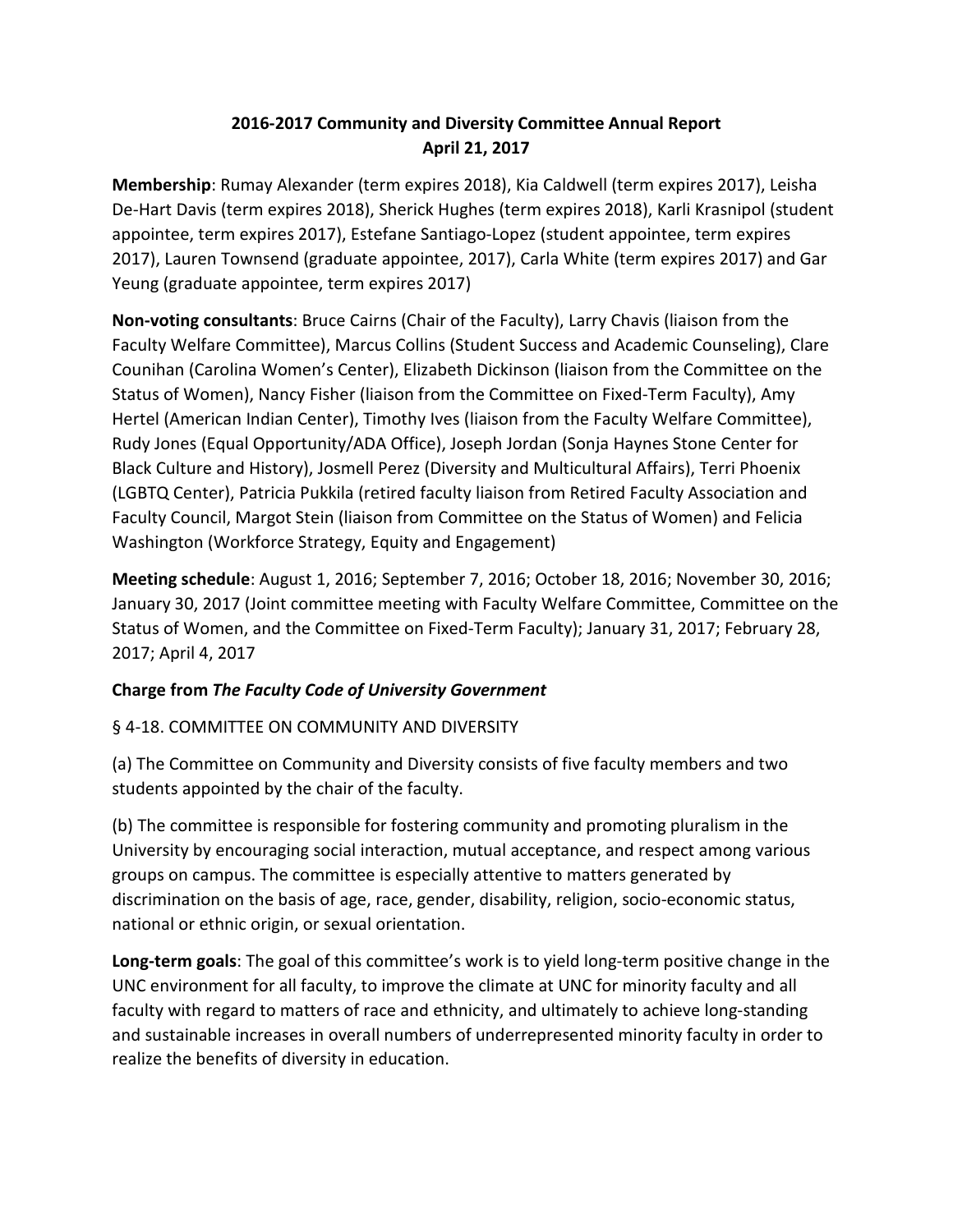**Short-term goals:** The major initiative of the committee has been to plan thematic discussions of issues related to race/ethnicity in academia, inclusive excellence, and faculty diversity at each of the Faculty Council meetings during the year. This work included planning discussions, assigning readings to give Council members, organizing possible panel discussions, and inviting guests to Faculty Council in consultation with the Chair of the Faculty and the Agenda Committee. The committee is in its second year of planning diversity programming for the Faculty Council meetings.

## **2016-17 activities**

The committee planned the following programs/speakers for the Faculty Council in 2016-17:

- "Lactation: New Rooms and Resources" presented by Dr. Clare Counihan, Carolina Women's Center program coordinator for faculty and staff, on September 16, 2016 (https://facultygov.unc.edu/files/2016/09/Faculty-Council\_Lactation\_Sept-2016-1- 1.pdf)
- "Inclusive Classrooms" presented by Professors Viji Sathy (Psychology) and Kelly Hogan (Biology) on October 7, 2016 (https://facultygov.unc.edu/files/2016/10/InclusiveClassroomsPP.pdf)
- "Women and Minorities in STEM from Pipeline to Retention," a panel discussion featuring Professor Susan Girdler, professor of psychiatry and psychology and president of the Association of Professional Women in Medical Sciences; Professor Kevin Jeffay, Gillian T. Cell distinguished professor of computer science and chair of the Department of Computer Science; Professor Sheila Kannappan, associate professor and associate chair for diversity in the Department of Physics and Astronomy; Professor Mike Crimmins, executive director of the Chancellor's Science Scholars; and Layla Dowdy, director of communications in the Office of UNC Research (Women in STEM project lead) on November 18, 2016
- "The Diversity Imperative from a Dean's Perspective" presented by Dean of the College of Arts and Sciences Kevin Guskiewicz on January 27, 2017 (https://facultygov.unc.edu/files/2017/01/College-Diversity-Presentation-Jan-2017- Faculty-Council-FINAL.pdf)
- "Navigating Uncertainty: Today's Climate and its Impact," a panel discussion featuring Dr. Gloria Thomas, director of the Carolina Women's Center; Professor Michael Gerhardt, Samuel Ashe distinguished professor in constitutional law; and Dr. Terri Phoenix, director LGBTQ Center on February 24, 2017 (https://facultygov.unc.edu/faculty-council/meeting-materials-2016-17/february-24- 2017/)

The committee also participated in a joint meeting with the Committee on the Status of Women, the Committee on Fixed-Term Faculty and the Faculty Welfare Committee. The committees heard a presentation on COACHE survey data results for tenured, tenure-track